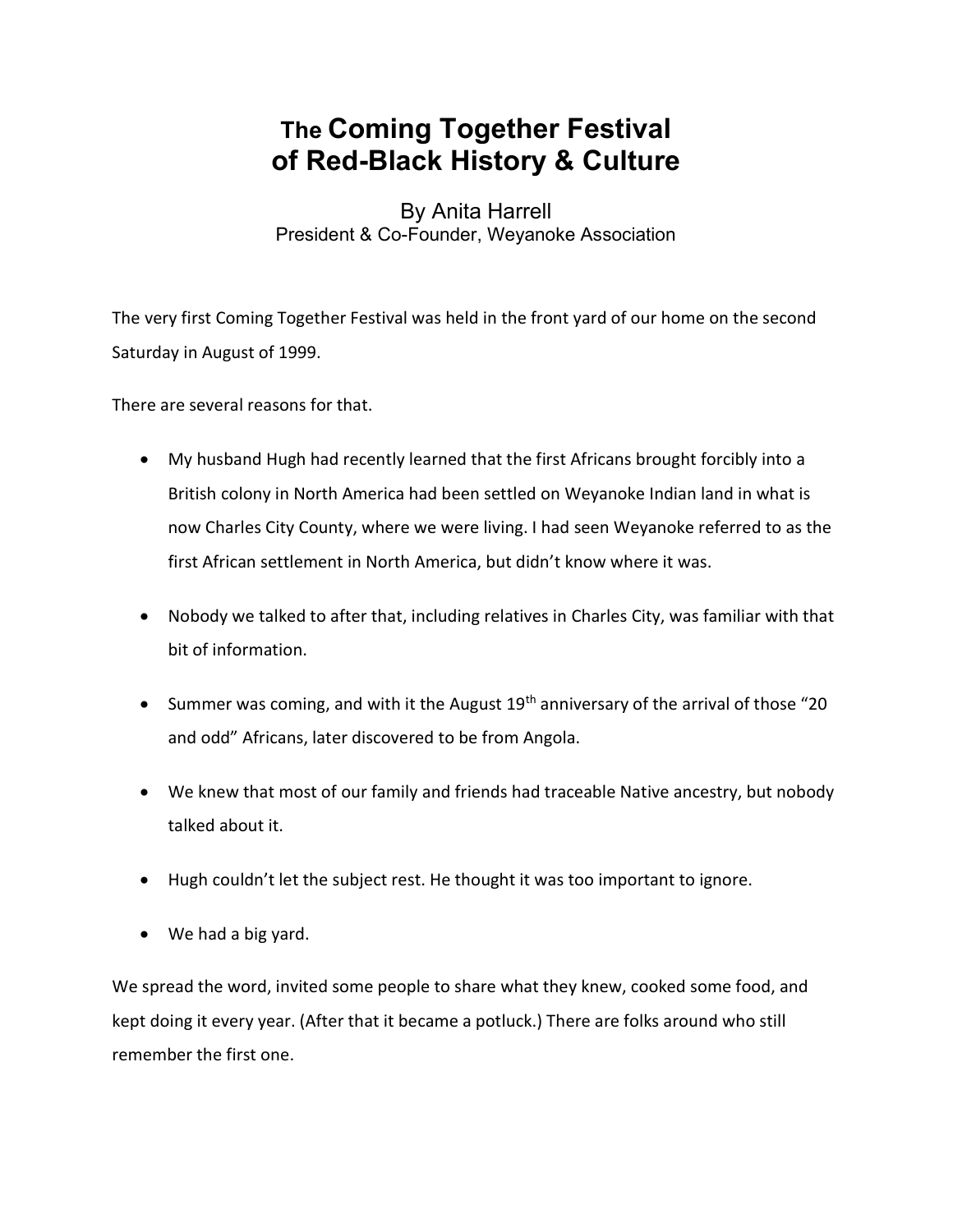The point was that despite early and sustained government efforts to keep the two peoples separate, out of fear that they would conspire against their common oppressor, it was too late. There were already too many connections.

No matter what anyone else wanted to believe, red & black was a natural combination. There is a long list of similarities in the history and culture. Here are some of the parallels that Deborah Tucker, a librarian and researcher at Wayne State University, found in her research that explain why this was so:

- Both groups experienced forced removal, Africans from their continent and Indians from their territories in the East.
- Both were enslaved, and enslaved together, by the British settlers.
- Indians experienced colonialism, social disorder and removal for more than five hundred years, and Africans endured the same thing on this continent for over four hundred years.
- Both groups were called savages.
- Both groups were forced into a three-way, culturally degrading situation that forced immense and intense cultural interaction, so that the European could take the Red man's land, and use the Black man's labor to work that land, without paying for either.
- Both groups had strong oral traditions for record keeping purposes, for remembering family ancestry, and for instruction -- storytelling traditions that both entertain and inform, as well as oral traditions for the development of helping and listening skills.
- Both groups have similar powerful cultural traditions, especially concerning birth and death.
- Both groups had strong spiritual traditions, with rituals and ceremonies that were an integral part of daily life. Indians felt the "Great Spirit" as a spiritual theme, while Blacks' survival of slavery was based around the church. The holy men had the positions of highest esteem, and they were a link between the people and the spirits. And most of them, Black and Indian, had healing and clairvoyant powers.